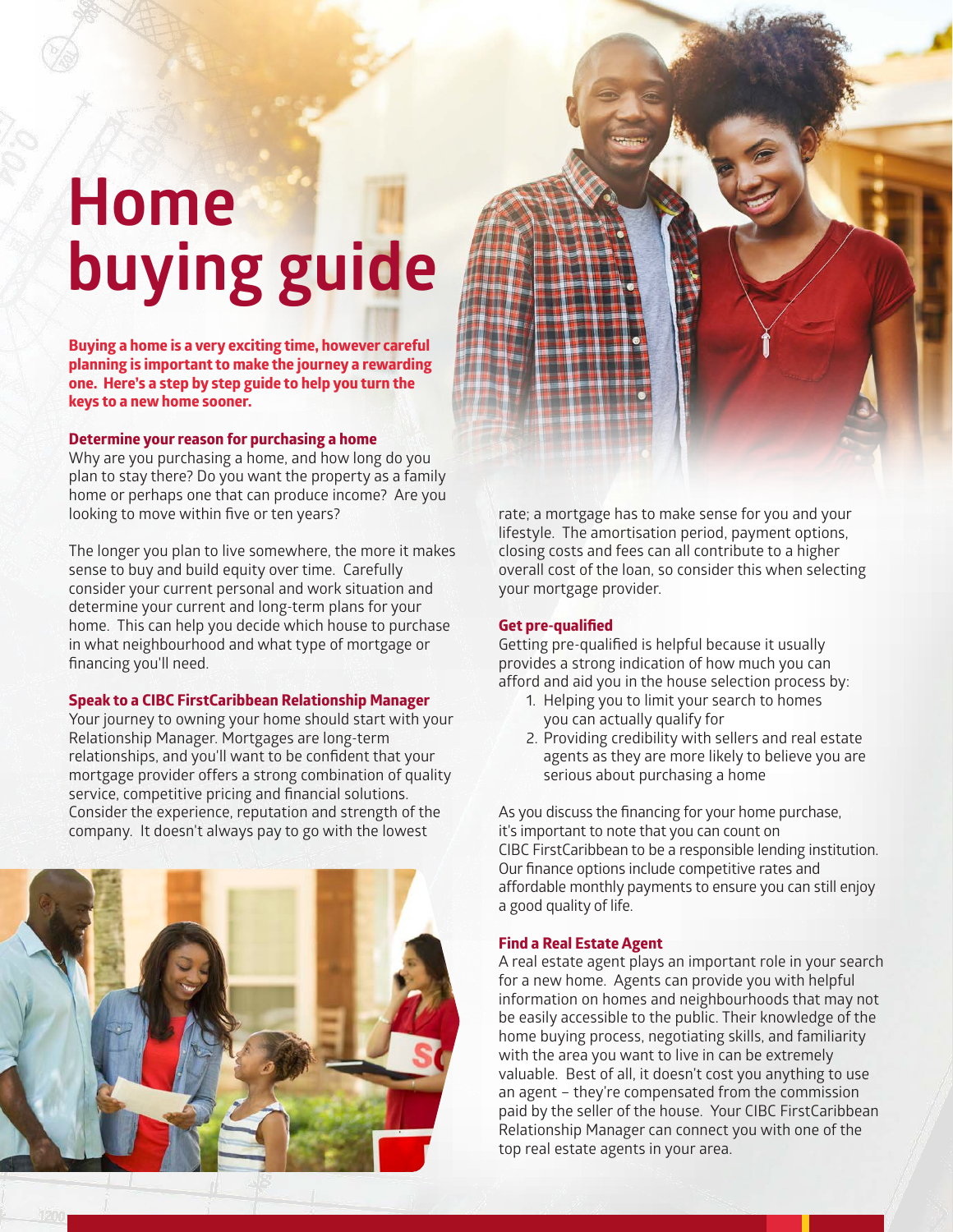#### **Find a home and make an offer**

Once you've found an affordable property you like congratulations! Now its time to make an offer through your real estate agent. Your real estate agent can guide you through this process and let you know if there are multiple or higher bids. Ask your real estate agent for details on recent sales of similar homes in adjacent neighbourhoods—what price per square foot did they sell for, and did they sell above or below the original asking price? Also consider how long the home has been on the market and get a feel for the seller's motivation. Do they seem eager to sell? Have they already lowered the asking price? Once you and the seller have decided on a price, engage your CIBC FirstCaribbean Relationship Manager to finalise your loan application.

#### **Submit your documentation**

Once you choose a property, submit all the required documents as quickly as possible.

Your CIBC FirstCaribbean Relationship Manager will advise you of the documents required; however we have outlined the main documentation required below:

- **•** National identification card or valid passport
- **•** Recent utility bill (less than 3 months old) or recent statement from a financial institution for address verification
- **•** Job letter (must include remuneration, office held, length of employment)
- **•** Most recent pay slip
- **•** Last 3 months bank/credit union statements for the following:
	- $\checkmark$  Savings and chequing accounts
	- $\vee$  Loan and credit card balances
	- $\blacktriangleright$  Hire purchase accounts
	- $\checkmark$  Credit bureau report (if available)
- **•** Proof of down payment and closing costs (evidence of funds that will represent your financial contribution)
- **•** Copy of signed purchase agreement
- **•** Valuation/Appraisal report on property being purchased (report will be requested by CIBC FirstCaribbean)

#### **Self-employed applicants**

- **•** Last three years' financial statements to include:
	- ✔ Profit & Loss statements
	- ✔ Balance Sheet
	- ✔ Cash Flow
	- $\vee$  Notes to Financials
- **•** A full set of tax returns for the last three years

#### **Application and underwriting process**

It is time to finalise and submit your mortgage application. We will evaluate your application through a process called underwriting. The goal is to assess your ability to pay back the money you've requested in your application. Doing so requires a check of your credit score, income, assets, and past and current debts. We will also confirm that you have sufficient funds to cover your legal fees and closing costs.

CIBC FirstCaribbean will provide status updates and let you know if we need anything more from you. To ensure this process runs smoothly, make sure you are responsive to requests from your Relationship Manager as we review and evaluate your application. More information may be required to support items already submitted.

#### **Get a good lawyer/solicitor on board**

Getting good legal advice is very important when buying a property. This can make all the difference in the hectic final weeks of a home purchase. It is useful to know exactly what a lawyer/solicitor does for you when you buy (and/or sell) a home. This process is called conveyancing, and the complexity of it can take even seasoned homebuyers by surprise.